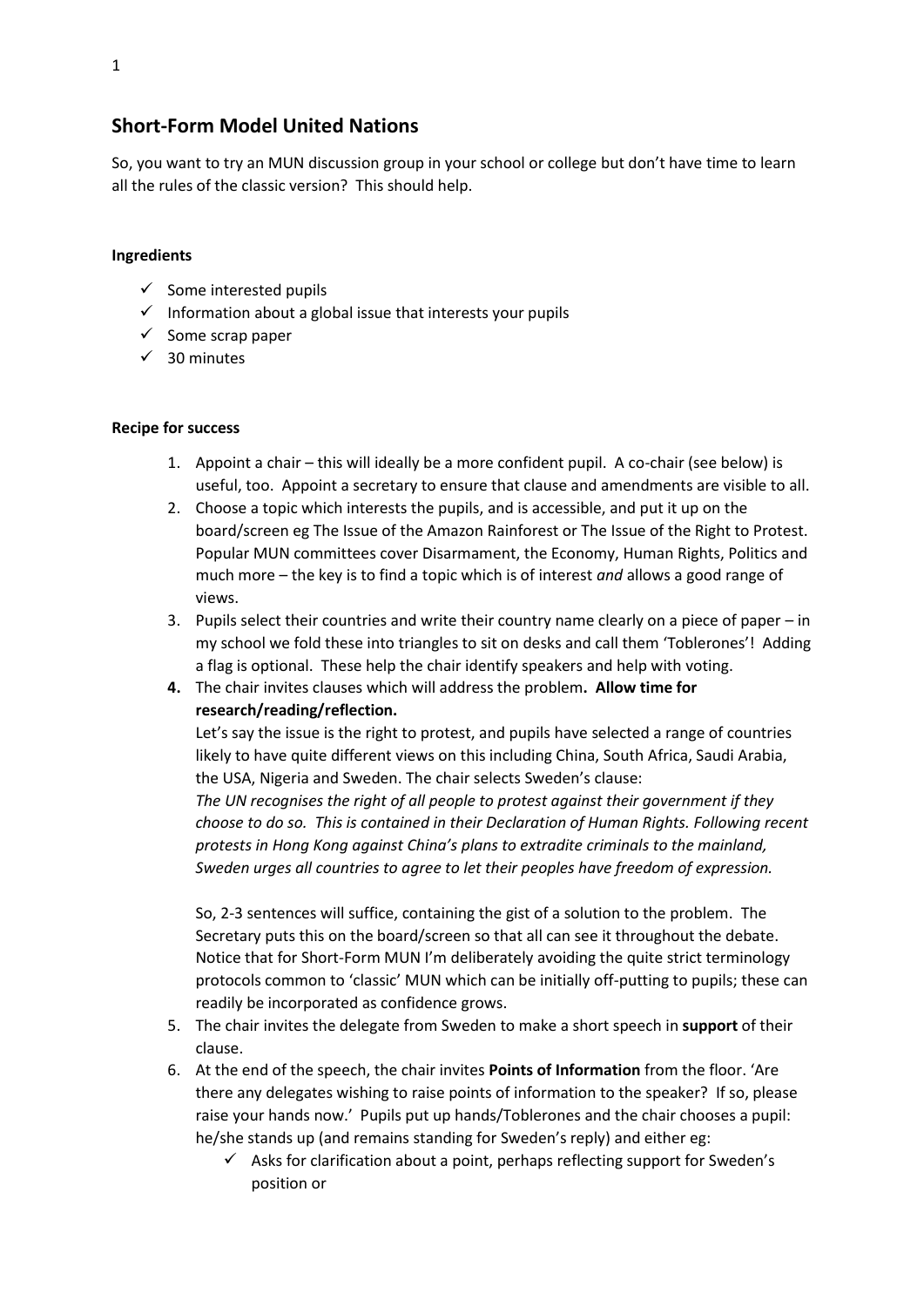- $\checkmark$  Challenges Sweden perhaps China argues that there is no explicit 'right to protest' as such in the Declaration of Human Rights and objects to being singled out for United Nations interference in its sovereign powers.
- 7. After a range of Points of Information have been raised, the chair invites delegates wishing to **oppose** the clause to raise their hands and chooses one of their number to make a short speech outlining their opposition. Then Points of Information are raised as above.
- 8. At the end of any speech or Point of Information, any delegate can raise a **Point of Order** with the chair. This happens when a delegate feels that some offence has been caused to their country, or when information quoted by a speaker is open to challenge. '*Point of Order. Is it in order for the delegate from China to refer to Sweden as a third-rate power which has only ever produced Abba?*' The chair will then adjudicate: in this case, she judges that this is not in order and requests that China withdraws its remarks. Notice that it is the custom for delegates always to refer to themselves in the third person. This soon becomes a habit.
- 9. At any point the chair can ask for **amendments** to the clause under consideration. Remember that the aim is to secure a clause which countries can agree on: success at MUN lies in getting a clause or a resolution passed.

The procedure for an amendment is identical to the above.

Let's say that the South Africa delegate, mindful of China's objections, proposes: *Strike the first sentence and replace with: 'The UN recognises everyone's rights to freedom of opinion and expression.'*

Again there is a quick speech by South Africa in support, and any delegate wishing to oppose the amendment as worthless or for any reason can speak against. A vote is taken JUST ON THIS AMENDMENT. Delegates MUST vote in favour or against an amendment – they cannot abstain (choose not to express a preference). If the amendment passes it is added to the clause; if not, the clause proceeds to be voted on in its unchanged state.

10. Voting takes place ON THE RESOLUTION AS A WHOLE: delegates raise their hands/Toblerones to vote in favour, or against – or they MAY abstain in a vote on a clause or resolution. The co-chair and secretary will be useful in helping to count votes/ensure fair voting! To reiterate, success in MUN is by passing the strongest and most informed clause with the most support possible. Easier said than done…

A few other relevant points of interest:

a) Bigger countries have no advantage in MUN. The P5 Permanent Members (China, USA, Britain, France and Russia) have veto powers in the Security Council and usually comprise strong delegations of more experienced delegates in school MUN assemblies, but in practice within a school's typical MUN lunchtime or after school sessions pupils gain a lot from representing a range of countries with very different political and economic circumstances.